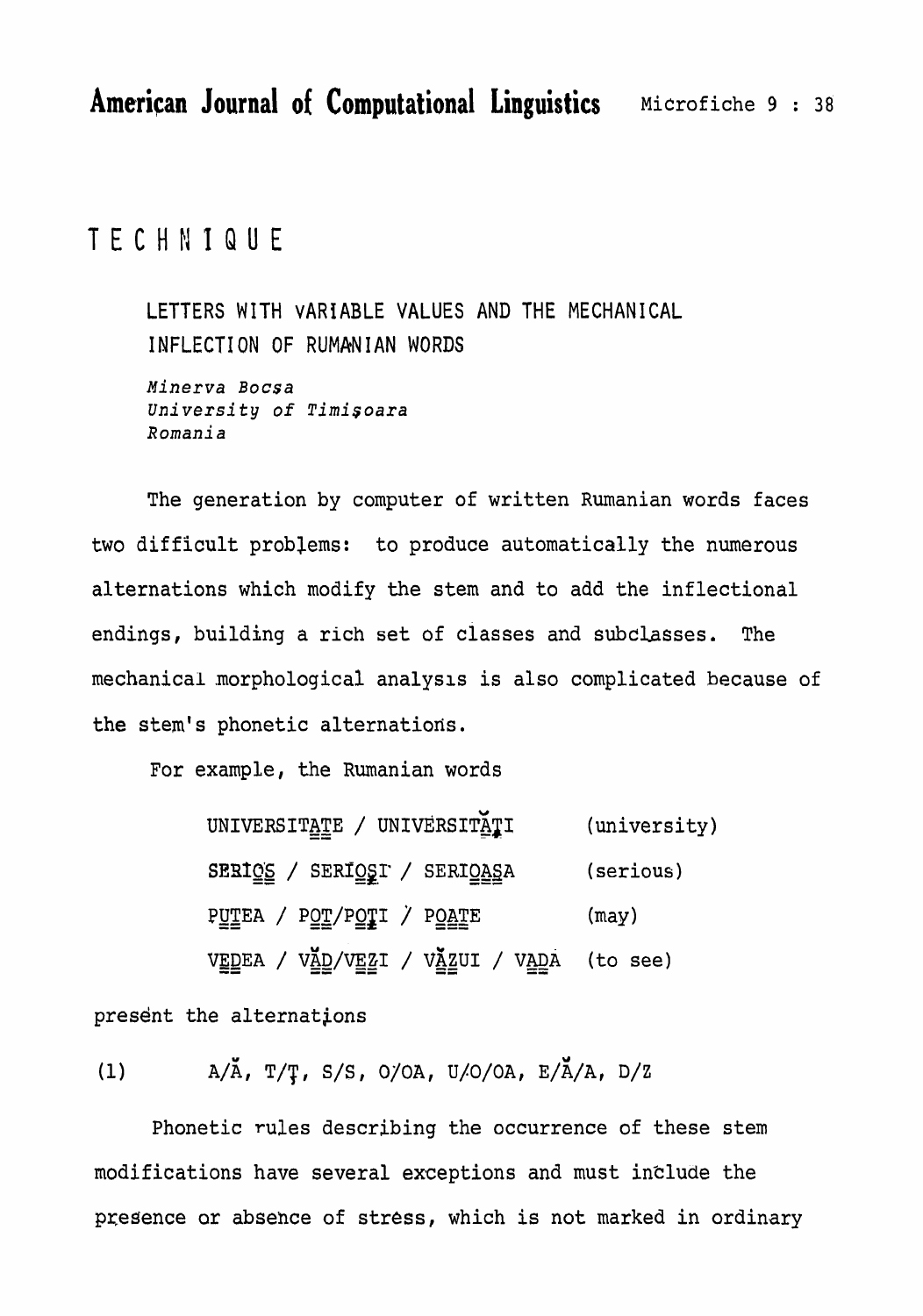experiments in mechanical translation from English into Rumanian **[16] and so on.** Phonetic alternation in **Rumanian has been**  investigated by Lombard [11], Felix [7], Juilland and Edwards **[lo]** , **Augerot [l']** , and others.

The preparatory **work** for our automatic linguistic **task** has several **stages** :

**Examine the** inflection **of each word.** 

**Establish the set of phonetic alternations.** 

**Attach a specific variable letter** to **each alternation.**  In **our conception [4] these are different from those of [9, 14, 151.** 

Design a binary code for the variable letters, taking into 'account the possibilities of the IRIS 50.

**Detach morphological** parameters.

**Code** each **word.** 

Punch **a** deck of cards.

**The card** file **is the Morphological Dictionary. It is exploited by** the programs **in various ways.** Here the **working principles** of **a program to produce the** paradigm (set **of** inflected **forms) of each word in the Morphological** Dictionaryare **presented.** 

**Ir.** this **process** the computer writes the **inflected forms in the P positions of** the **paradigm** ? **The stem allomorphs constitute a set A** with **n elements. The different distributions of the allomorphs of A in P** are described **by a see C; of** *grouping functions*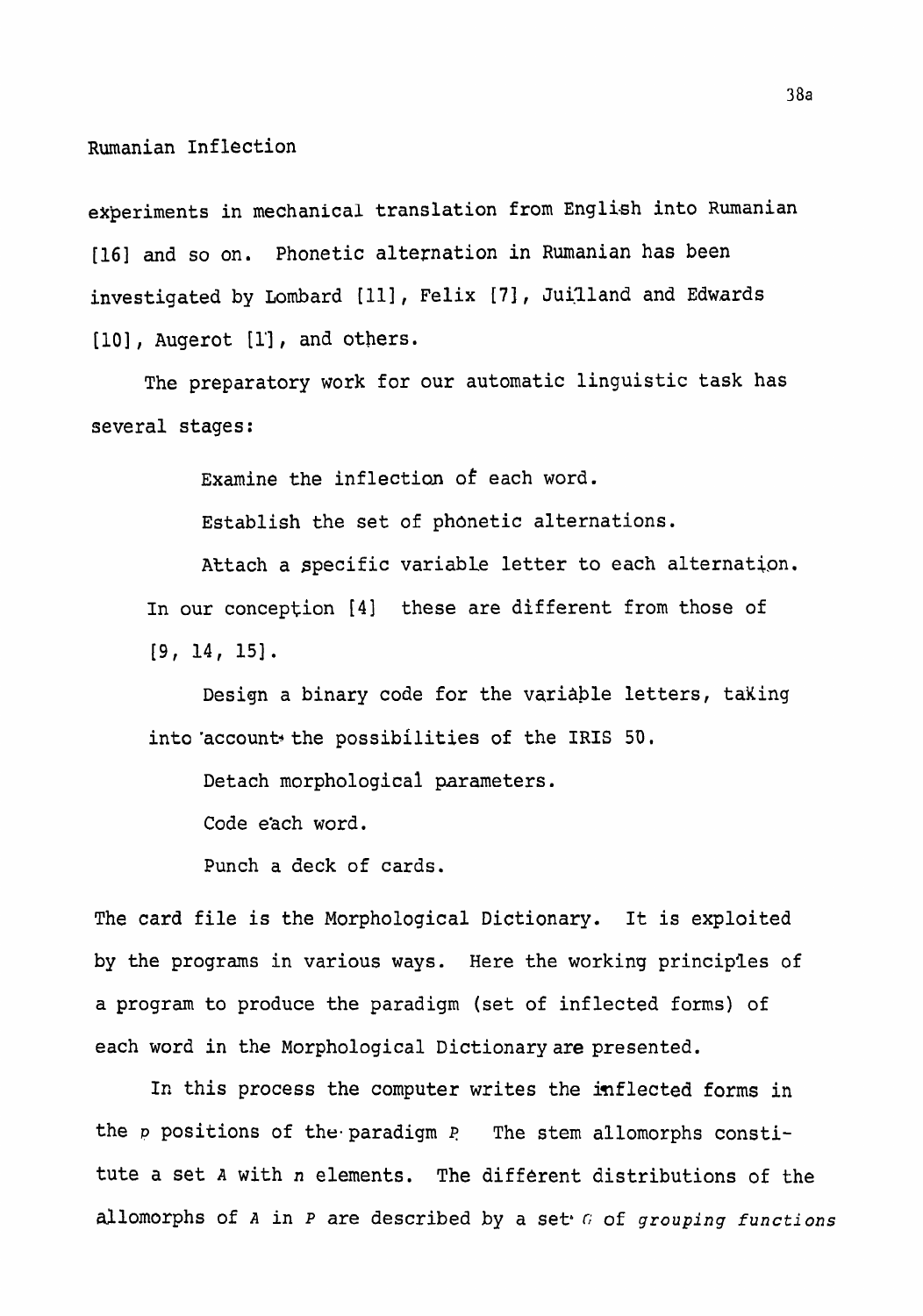**spelling.** Nevertheless, **the** words with **nonc'onstant** stem **are too numerous to be considered** irreqular. **The method of storinq the**  several allomorphs of the stem for automatic inflection misses the natural unity of the word.

**We\* have Constructed a mechanical** *Morphol* ogi *cal* Di otionary/, **containing** 2058 **written** Rumanian words **with** a **synthetic repre**sentation **of all these phonetic alternations. An algorithm based on this representatlon generates tne inriecrlonai noncompouna fbrms of these words. They, are Rumanian nouns, adjectives, and verbs, the main part belonging to** the **basic** *word sbck* **[8, 171. About 45** percent **of them** present **stem** alternations. **<sup>1</sup>**

**The algorithm** whose logic **was given in [3] is** the background **of a set of** programs **written in the programming language ASSIRIS for the French computer IRIS 50 and its Rumanian counterpart**  FELIX C-256. The programs were recently run at the Territorial Electronic Calculus Center of Timisoara, verifying the algorithm.

The synthetic representation uses G. C. Moisil's notion of *letters with variable values* **[14, 151** , **which V.** Gut.u **Romalo**  developed [9]. The setting of our research is Marcus's theory **of mathematical linguistics [12,** 131, **Diaconesculs study of** word **segmentation** and the degree **of regularity [5,** 61 , **Domonkosl s** 

<sup>1</sup>It seems that in Rumanian only 20 percent or even less of **the** total **number of words have these phonetic** alternations, **but in** our dictionary. **reference** is made **generally to the most** fre**quently** used **words,** with relative frequency **above** 0.22% **[17].**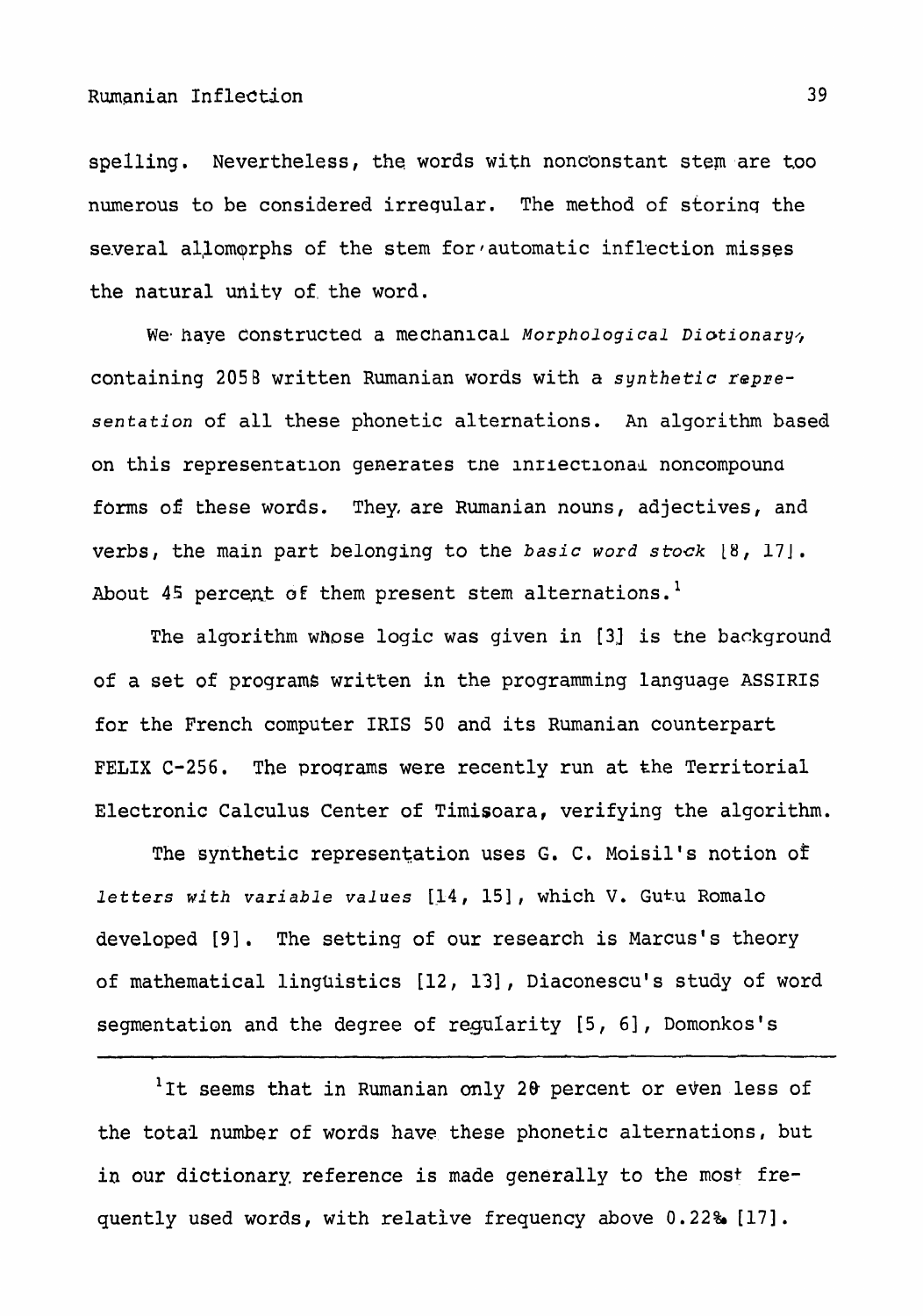**identified** bv **numerals. Thus grouping function 00 associates allomorph a** in **A with** positions 1, 2, 5, **-6,** . **in** *p,* **allomorph b in A** with **positions 3, 8,** ... **in P** , **etc. The different** *parti*tions **of A are called allamorph** configunations **and syniholized by a/b (with n** = **2), ab/c,** a/bc, a/b/c, ... **(with n** = **3),** etc. **<sup>A</sup>** *varlab3e* **letter** maps the elements **of the** partition into **the Rumanian alphabet A, A, A, B, ..., Z, Ø** (here Ø represents the empty letter). Thus the variable letter T/C with the configura**tion** ac/bd **has the realization T in allomorphs a and c, and another realization C kn allomorphs b and** d. **Not all of the theoretically possible variable letters exist in Rumanian; we**  Eound 85.

Thg **set** of **fixed, vaxiable,** and empty letters **is** called the **generalized** Rumanian alphabet. **A** version **of** i,t **is** given **in [2]. Words** can be represented in **this alphabet in** either external **or**  internal code.

The program operates **in several steps which are** described **and then illustrated.** 

&put. In the Morphological Dictionary, the fixed **letters are punched** in accordiance with **the** standard **card** code. **Each**  variable **letter is punched as a numerical prefix of one or** two **decimaA** digits **followed** by a letter. Part **of** speech, number of **allomorphs, word length, stem length, etc.** appear **as parameters.**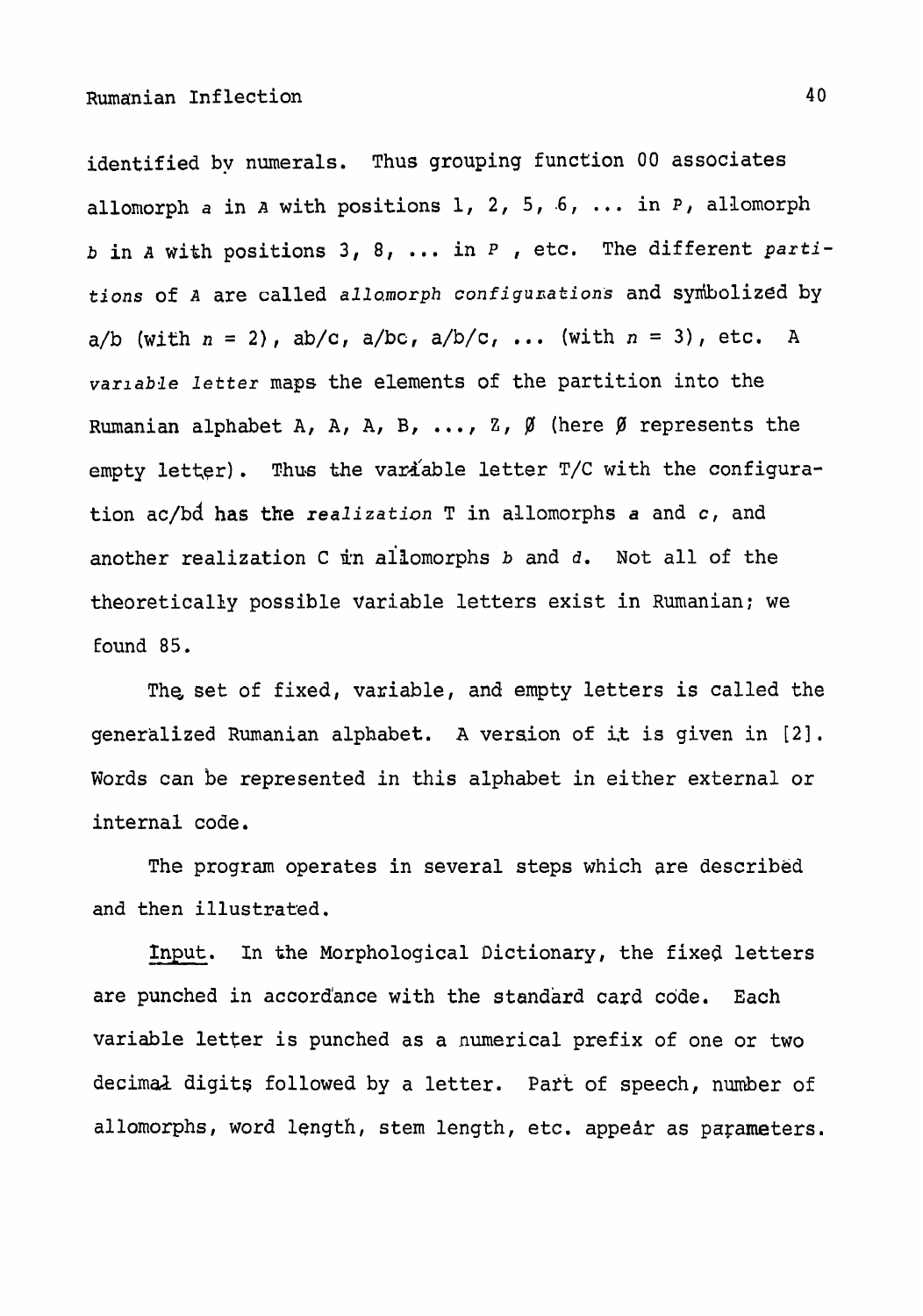**1.** Receding. **The computer reads** the **word** on the **punched card** and recodes it into an **internal kdde; each letter is** one byte. **A fixed** letter **has zone E or F (leading** four bits **I110 or 1111); variable letters have** other **zones. The recoding instruction in IRIS 50 is TRTR (translate** and test).

2. Realization. The program reads the word byte by byte. **If the zone is E or F, it writes the byte** into **the** allomorph registers. **If the** zone is **less** than E, the program **constxucts a realizatidn for each aIlomorph** and stores it **in the allomorph**  register.

**The principles that** #govern **the** decoding of a variable **letter into realiiatiohs are** given **in [3].** As **an** example, **take the** rule for regular **variable** letters **(zone** 0, <sup>1</sup>. . . 7). **Each regular** variable letter has **two realizations, and in** the internal code **the zone of each realization is F. The** numeric of one **realization is** identical **with** the numeric **of** the **regular** variable letter, and **the numeric of the other realization is** greater **by 1.**  The method **of** encodihg partitions for **regular** variable letters is explained on the **next frame.** 

**The next program stage is on-frame 43.**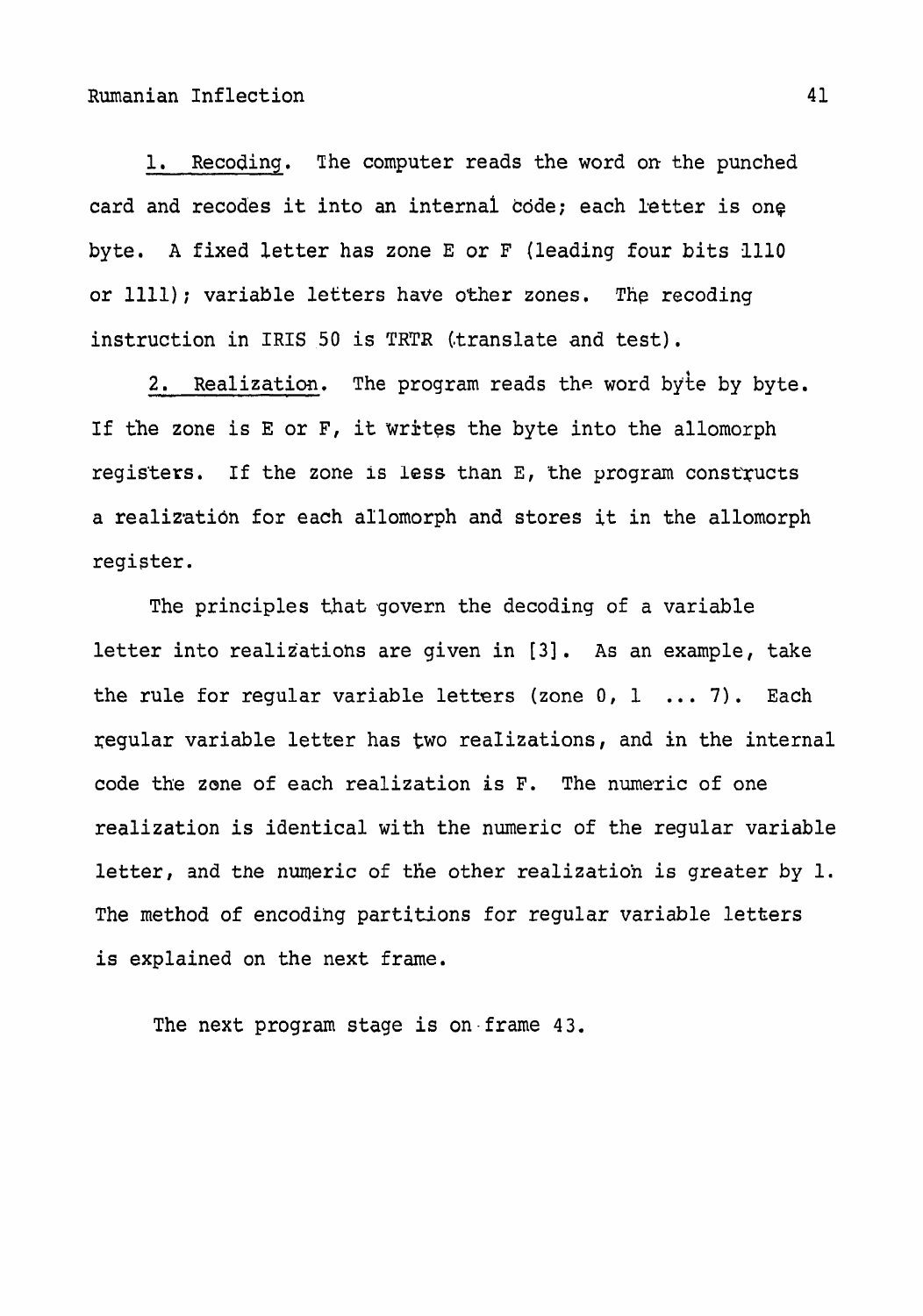# **CONFIGURATIONS** FOR REGULAR **VARIABLE** LETTERS

Eight zones (0, 1, ..., 7) encode regular variable letters. Each **stem has** two, **three, ur four allomorphs.** Each **partition of the paradigm has two members** for **a regular** variable letter; **the**  numeric **of** the **variable** letter **is** copied **into the allomorphs** of **the.** tlrst **member of the partition, and** -incremented **by 1** inko those **of the** second **member.** 

Number **of** Allomo,rphs

| Zone             | $\mathbf{z}$ | 3    | 4     |
|------------------|--------------|------|-------|
| $\boldsymbol{0}$ | a/b          |      | ac/bd |
| 1                | a/b          |      | a/bcd |
| $\overline{c}$   |              |      | ab/cd |
| $\mathbf{3}$     | a/b          |      | ac/bd |
| 4                | a/b          | a/bc | ad/bc |
| 5                | a/b          | a/bc | a/bcd |
| 6.               |              | ac/b | acd/b |
| 7                |              | ab/c | ab/cd |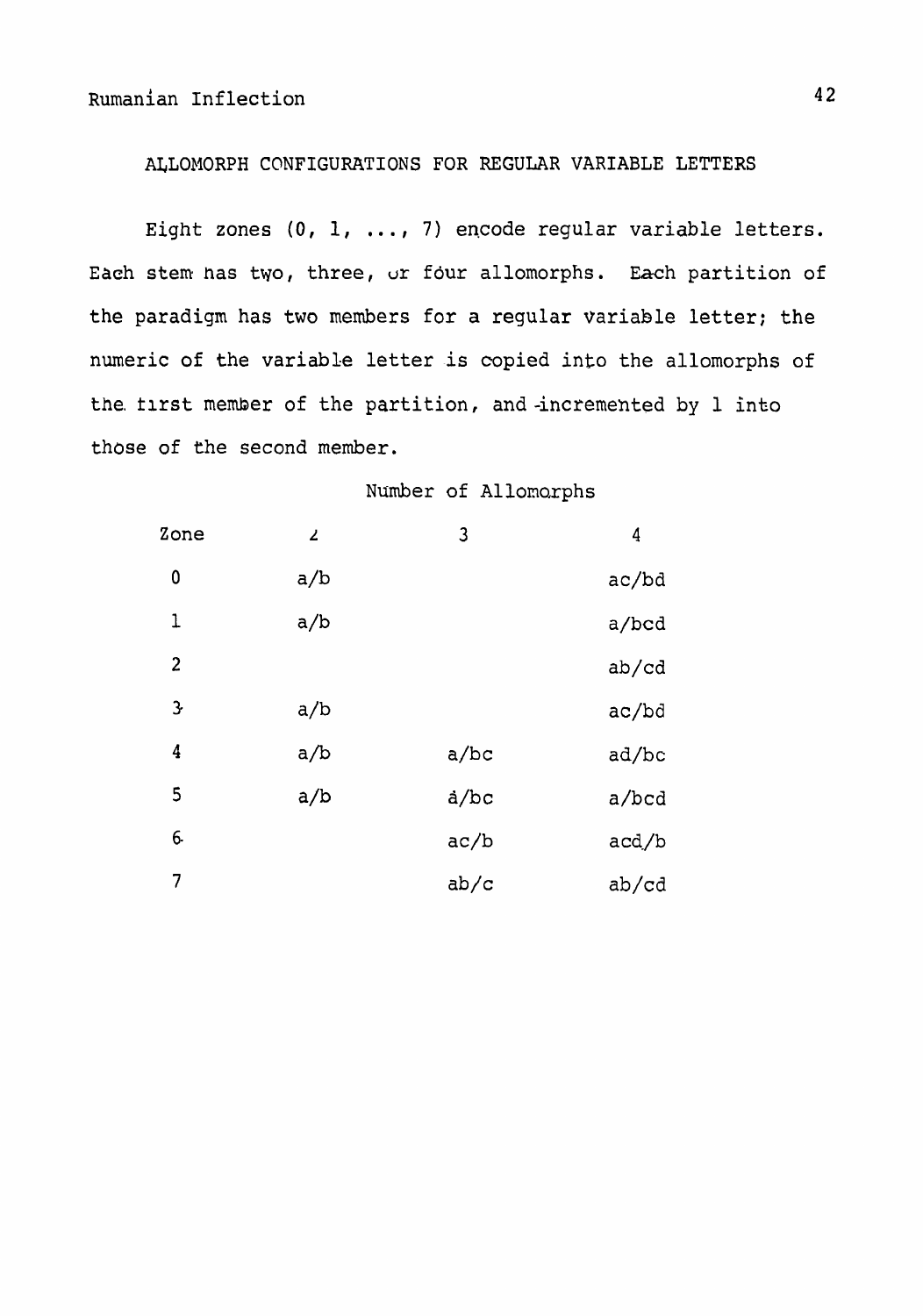**3. Receding. The program** recodes **the** allomorphs **into** EBCDIC **by** another TRTR. **instruction.** 

4. Distribution. The proqrdm distributes **the allomorphs to**  their locations in another region. The word's grouping function controls the **procegs.** 

**5. ~nflection.** The program **adds** the inflectional endings **to the right of the sfem** allornorph **in** conformity **with the class and subclass** noted on **the** punched card.

6. Printing. The program condenses the empty letter and prints **the inflected forms.** 

We illustrate concisely these phases for two words from our Morphological Dictionary, **the verbs A** PUTEA **(may),** and **A** VEDEA (to **see).** They have, respectively, four and five different **allomorphs of the** stem.

**Input.** The content of the **card is** 

| PUTEA        | P8U19A8TEA | V4 | 100403 |
|--------------|------------|----|--------|
| <b>VEDEA</b> | V9E9DEA    | V5 | 070300 |

**8U, 19k,** 8T, **9E,** and **9D are** variable **letters in the external** code.. **Some morphological parameters are** 

> **V verb;** part of speech  $\frac{4}{5}$ **<sup>5</sup>number of allomorphs 10**   $\frac{10}{0.7}$  word length  $\frac{04}{03}$ **<sup>03</sup>stem** length **03**  <sup>00</sup> grouping function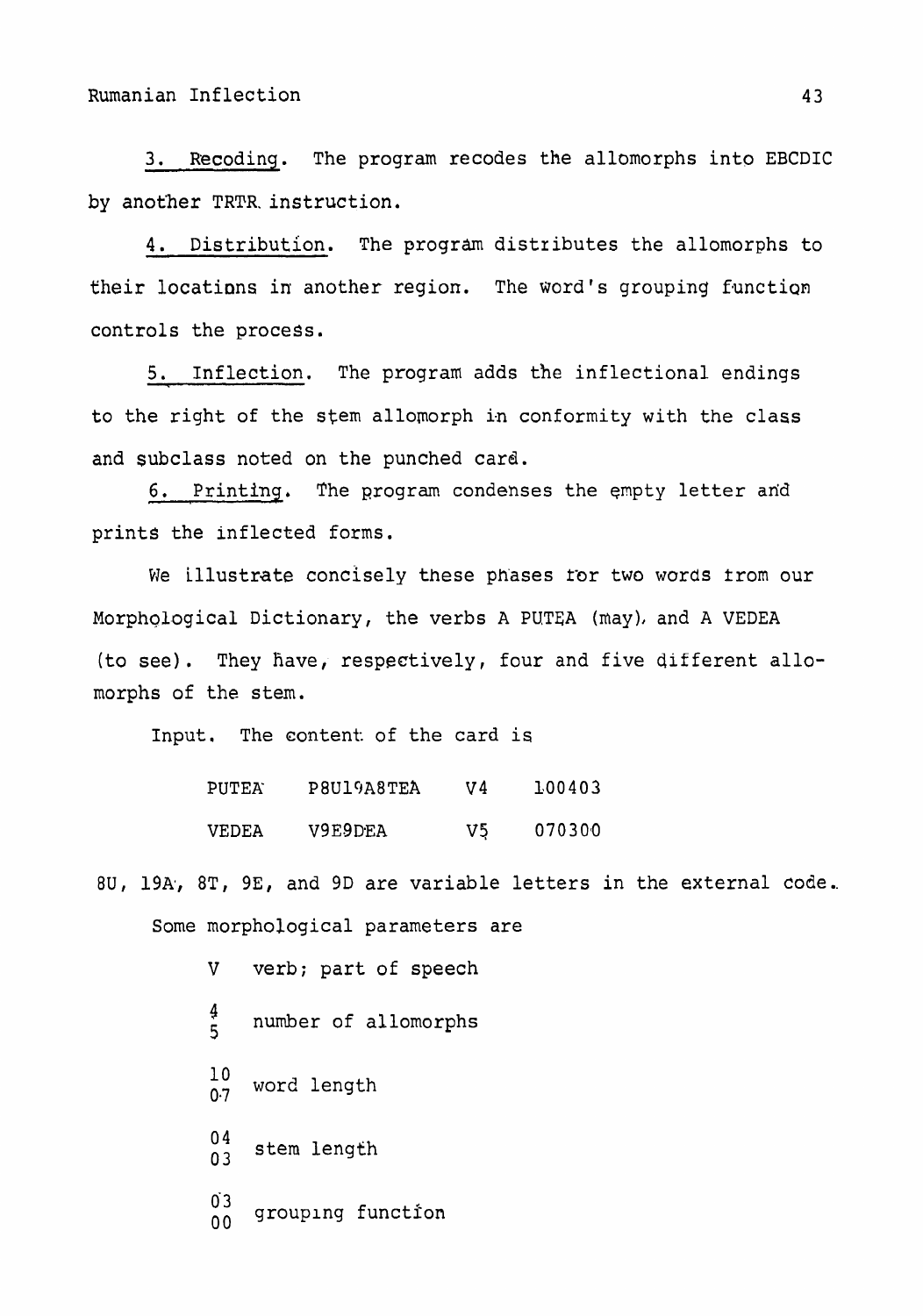1. After translation into the internal code the words are **represented in** storage **as** 

**EA 84 A9 86 F2 FO** 

**E6 92 93 F2 FO** 

EA., F2., FO, and E6 represent the fixed letters P, E, A, and V. **84, A9, 86, 92,** and **93 represent the** variable letters **UJO,** a/A,  $T/T$ .  $E/\tilde{A}/A$ , and  $D/Z$ . The symbol  $\beta$  will be replaced by blank.

**2. The** four **or three** stem **letters, specified by 04 or 93 on the** punched **card, give the following** four or **five allomorphs.** 

| a EA F5 FF FA   |  |    | a E6 F2 FC   |  |
|-----------------|--|----|--------------|--|
| b EA F6 FF FA   |  |    | b E6 F1 FC   |  |
| $c$ EA F6 FF FB |  |    | $c$ E6 F2 FD |  |
| d EA F6 FO FA   |  |    | $d$ E6 F1 FD |  |
|                 |  | e. | E6 FO FC     |  |

The program decodes the irregular variable letter 84 and pfoduces **the realizations u snd** 0 **(bytes F5, F6) in the** allo**morphs a (u) and** %, **c,** d (0) , **in** accordance **with** a **translation**  table. **(3)** The **allomorphs are translated** into **EBCDIC.** 

4. **The** allornorphs are placed **in** new **registers** as **specified by the** grouping **functions 03- and** 00.

PU T, PU T, PO T, PU T, POAT, PU T, PU T, PO T, ... VED, VED, VAD, VEZ, VED, VED, VED, VAD, ... 44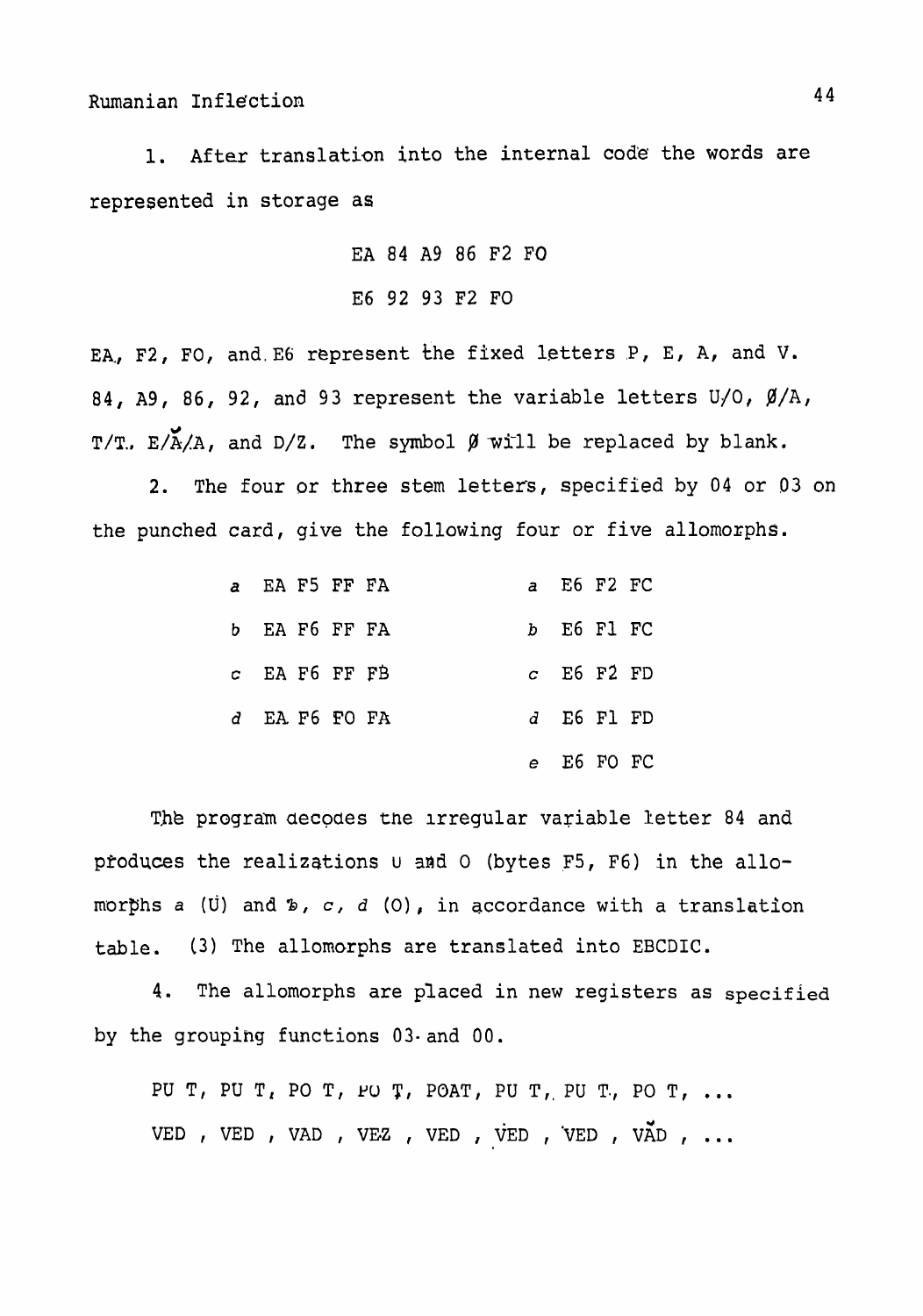Rumanian. **In£ Zection** 

**5. The inflectional endings** ale added.

PU TEA, PU TERE, PO T, POTI, POATE, PU TEM, PU TETI, PO T, ... -JEDEA, **VEDERE** , V~D, **VEZI** , **VEDE** , VEDEM , VEDETI , VXD , **...** 

**6.** The computer condensgs the empty 'letter **in A PUTEA** and prints theinflected forms.

The variable-letter, method has the advantage of keeping the Qnity **of** the word in the Morphological Dictionary and producing the inflected **forms** correctly. **At** the **same time it regularizes**  the greatest part of the irregular words. The only irregular verbs that **still remain** are A **AVEA** (to **have), A** DA **(to give), A FI** (-to be) , **A LUA** (to **take)** , **A STA** (to stand). . The other so-called irregular verbs A BEA (to **drink),,.A MINCA** (to eat), A RELUA (to retake), A USCA (to dry), A VREA .(to want), and all the other semiregular verbs **belonging td** the third conjugation [5, **141 are** regular **for our algorithm, and so are.** the irreqular nouns SORA-SURORI (sister), NORA-NURORI (daughter-in-law), OM-OAMENI **(man)** , etc.

The program contains 1455 **ASSIRE statements** and generates the inflected forms **for all the 2058** words included **in** the Morphological Dictionary in 1 minute 39 **seconds.** It represents an experimental verification of our **algorithm and may be**  extended **without** essential **modifications** to all **other** Rumanian words, coded in the **same way.** 

45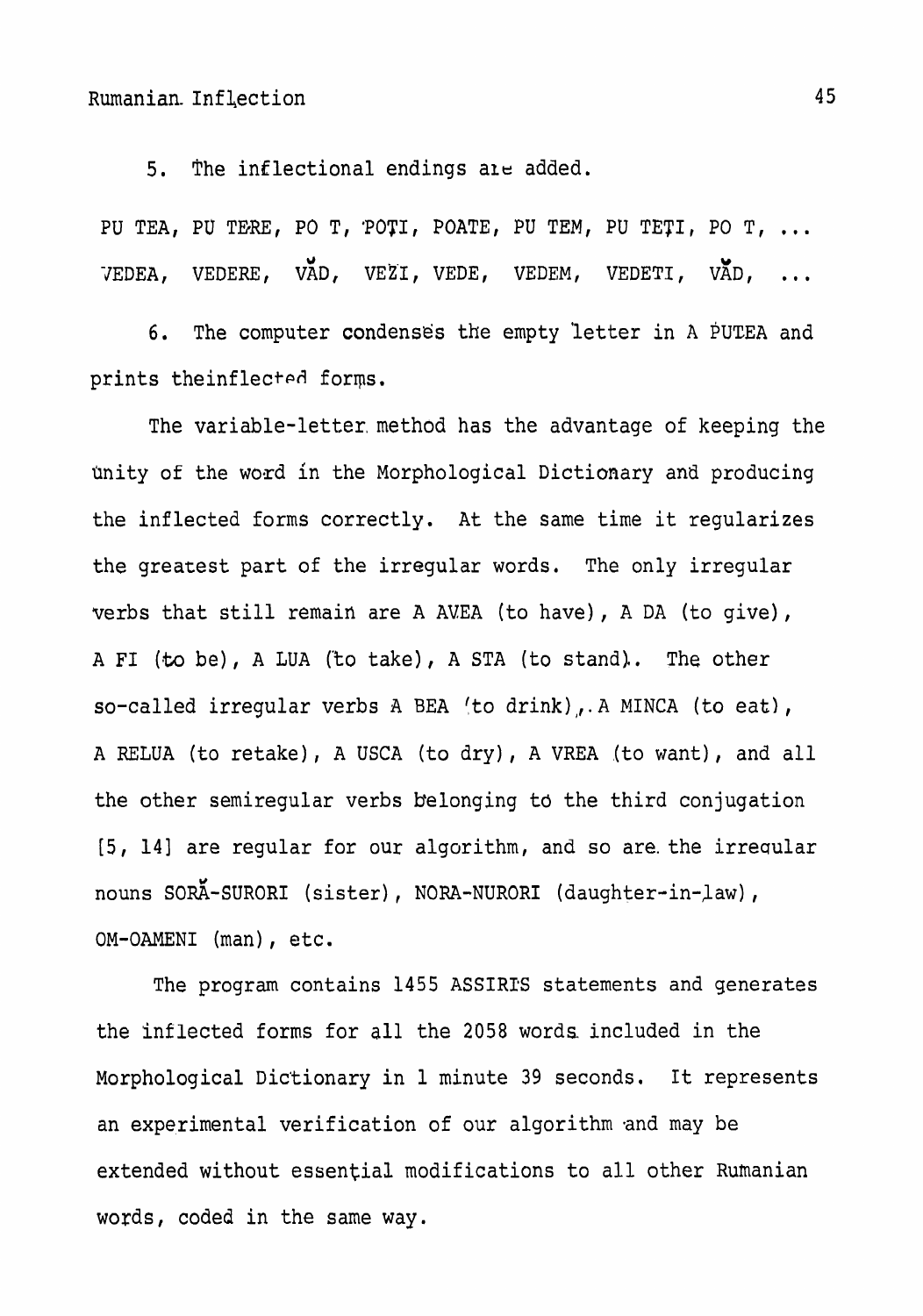Another program **meant** for **users** receives **a** word **fxom** the **punched card** without its speclal external code **or grammatical**  parameters, looks for it in the Morphological Dictionary file now **stored on the magnetic disk,** and, if it **is** found, produces **the paradigm** of **the** mrd. **Exaqples.of** its outpub appear **on the**  next two frames.

Subsequent **frames** exhibit the **complete internal** and external **codes.** 

**The-Variable-letter** method enables **us** to.fom **an easy algorithm for nnrphological analysis, as indicated in [2]** .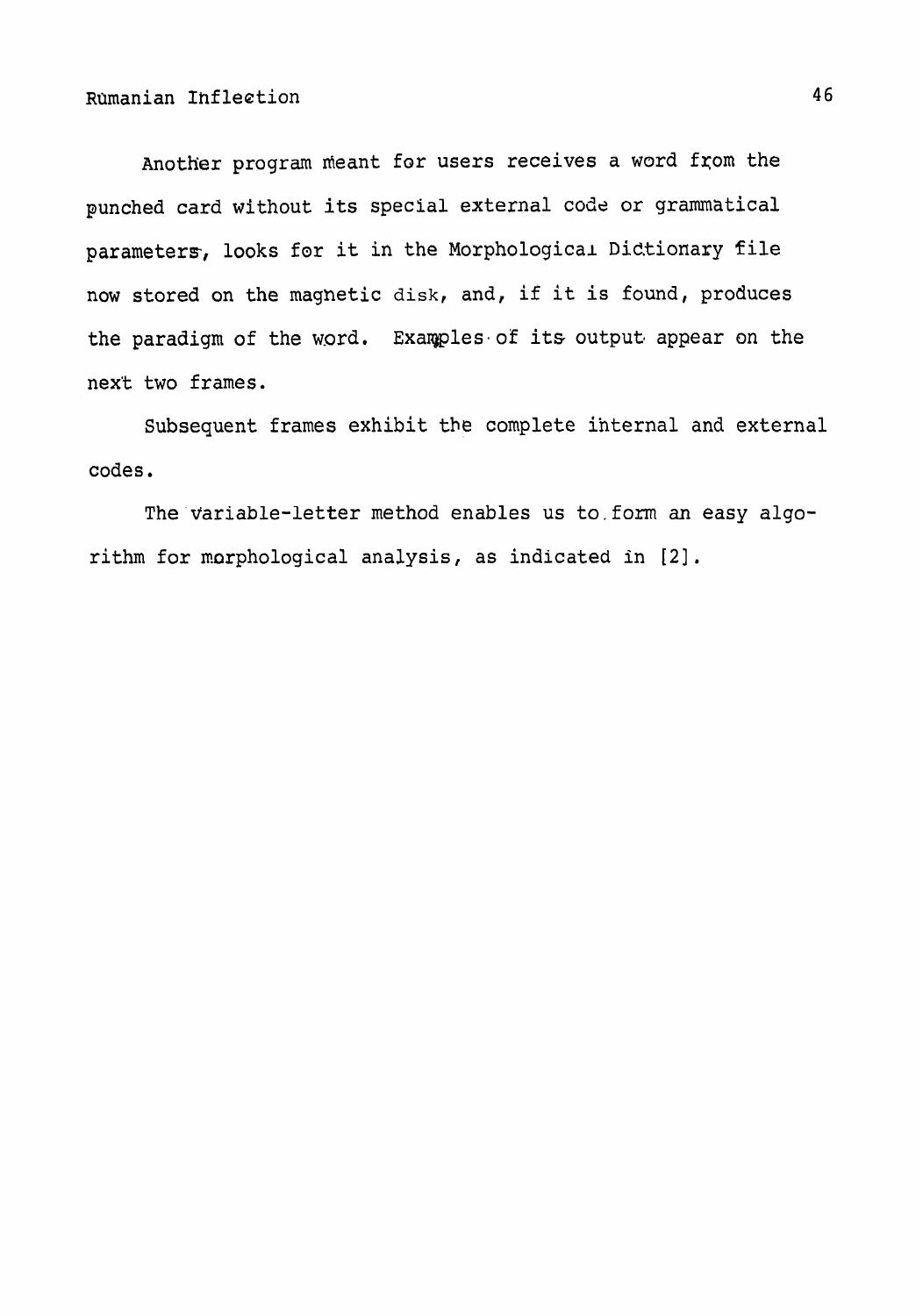TRANSCRIBED OUTPUT

CuvIntul cerut : PUTEA Forma flexionara : Paradigma Răspunsul ordinatorului :

1. PARADIGMA VERBULUI A PUTEA

| Nr.prs.                                                          |                                                   | Prezent<br>indicativ | Imperfect                       | simplu        | Perfect Mai mult ca Prezent<br>perfect | conjunctiv rativ | $Im\phi$ e- |
|------------------------------------------------------------------|---------------------------------------------------|----------------------|---------------------------------|---------------|----------------------------------------|------------------|-------------|
| Sg.                                                              | I                                                 | POT                  | PUTEAM                          | PUTUT         | PUTUSEM                                | <b>POT</b>       |             |
|                                                                  | IJ                                                | POTI                 | PUTEAI                          | <b>PUTUSI</b> | <b>PUTUSESI</b>                        | POTI             | POTI        |
|                                                                  | III                                               | POATE                | <b>PUTEA</b>                    | PUTU          | <b>PUTUSE</b>                          | POATE            |             |
| $P1$ .<br><b>PUTEM</b><br>$\mathbf I$                            |                                                   |                      | PUTEAM                          |               | PUTURAM PUTUSERAM                      | <b>PUTEM</b>     |             |
| IJ<br>PUTETI                                                     |                                                   |                      | PUTEATI                         |               | PUTURATIPUTUSERATI                     | PUTETI           |             |
|                                                                  | PUTURA<br>PUTUSERA<br><b>PUTEAU</b><br>III<br>POT |                      |                                 |               | POATE                                  |                  |             |
| Modurile<br>Infinitiv<br>nepersonale :<br>Participiu<br>Gerunziu |                                                   |                      | PUTEA PUTERE<br>PUTUT<br>PUTIND |               |                                        |                  |             |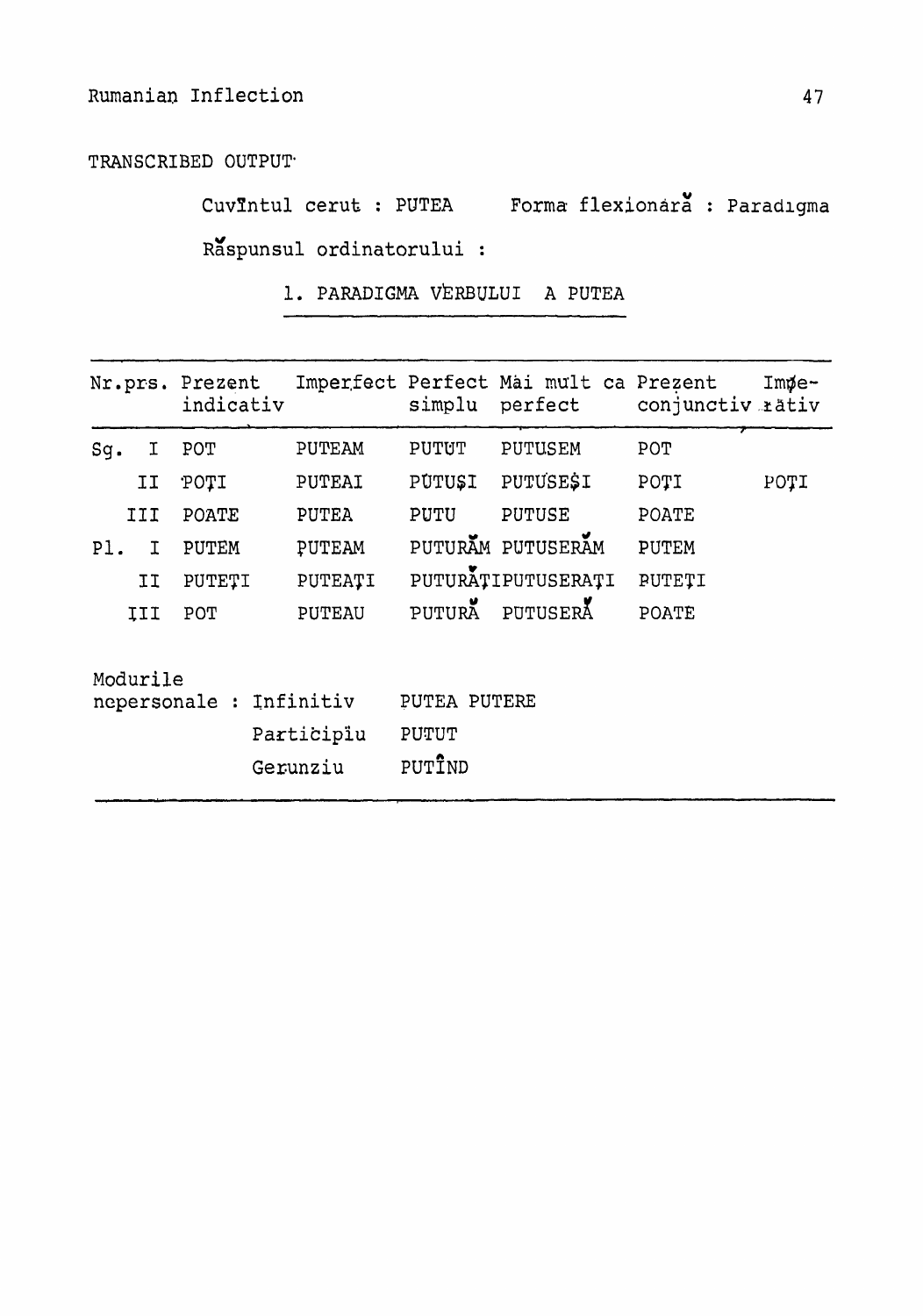TRANSCRIBED OUTPUT

Cuvîntul cerut : VEDEA Forma flexionară : Paradigma Respunsul ordinatorulus :

1. PARADIGMA VERBULUI A VEDEA

|        |              | Nr. pers. Prezent<br>indicativ                 |               | simplu | Imperfect Perfect Mai mult ca Prezent  Impe-<br>perfect | conjunctiv rativ |             |
|--------|--------------|------------------------------------------------|---------------|--------|---------------------------------------------------------|------------------|-------------|
| $Sg$ . | $\mathbf{I}$ | VÃD                                            | VEDEAM        | VAZUI  | VAZUSEM                                                 | VAD              |             |
|        | II           | <b>VEZI</b>                                    | VEDEAI        |        | VAZUSI VAZUSESI                                         | VEZI             | <b>VEZI</b> |
|        | III.         | VEDE                                           | VEDEA         | VĂZU   | VAZUSE                                                  | VADA             |             |
| PI.    | $\mathbf{I}$ | VEDEM                                          | VEDEAM        |        | VAZURAM VAZUSERAM                                       | VEDEM            |             |
|        | II           | VLDETI                                         | VEDEATI       |        | VAZURĀTIVAZUSERAȚI                                      | VEDETI           | VEDETI      |
|        | III          | VÃD                                            | <b>VEDEAU</b> |        | VAZURA VAZUSERA                                         | VADA             |             |
|        |              | Modurile nepersonale : Infinitiv: VEDEA VEDERE |               |        |                                                         |                  |             |
|        |              |                                                |               |        | Participiu: VAZUT Gerunziu : VAZTND                     |                  |             |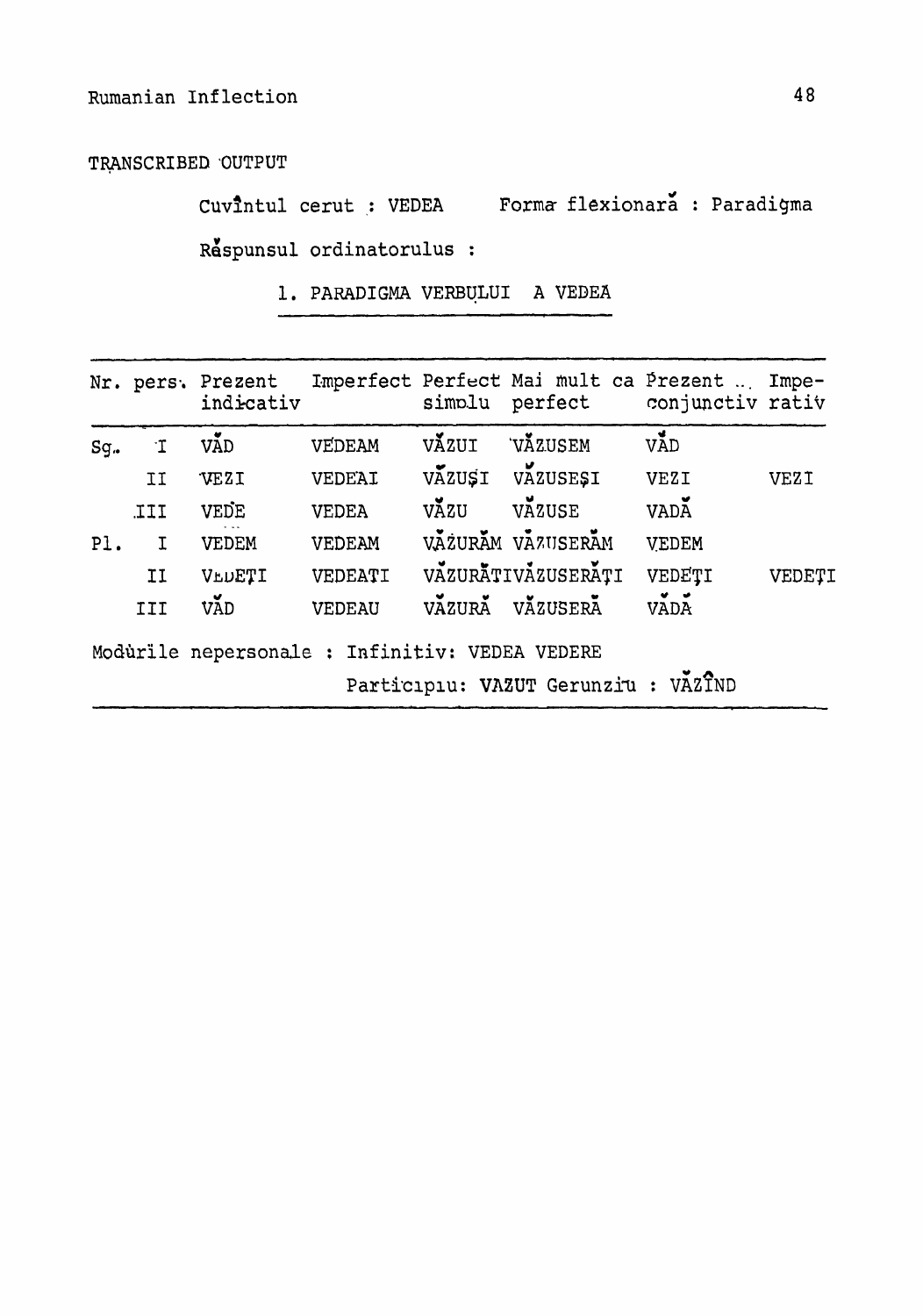|  | GENERALIZED RUMANIAN ALPHABET (EXTERNAL AND INTERNAL CODE) |  |  |  |  |  |  |
|--|------------------------------------------------------------|--|--|--|--|--|--|
|--|------------------------------------------------------------|--|--|--|--|--|--|

| Zone                             | $\mathbf{0}^{\prime}$                               | 1                       | $\overline{2}$                                                                     | $\overline{3}$                           | $\boldsymbol{4}$               | 5                                 | 6.                                                         | 7                                                                                                                                                              |                | E            | F                                                                       |
|----------------------------------|-----------------------------------------------------|-------------------------|------------------------------------------------------------------------------------|------------------------------------------|--------------------------------|-----------------------------------|------------------------------------------------------------|----------------------------------------------------------------------------------------------------------------------------------------------------------------|----------------|--------------|-------------------------------------------------------------------------|
| Num.                             | 0000                                                | 0001                    | 0010                                                                               | 0011                                     | 0100                           | 0101                              | 0110                                                       | 0111                                                                                                                                                           |                |              |                                                                         |
| $\mathbf 0$<br>0000              | $\mathfrak{g}_A$<br>$\emptyset$ /A                  | 1A<br>A/f               |                                                                                    |                                          | $A/\tilde{A}$                  | 5A<br>ú<br>A/A                    |                                                            | 7A<br>$A/\tilde{A}$                                                                                                                                            |                | $\hat{A}$    | $\mathbf{A}$                                                            |
| $\mathbf 1$<br>0001              | $\mathfrak{g}_{\rm A}$<br>$\mathfrak{g}/\mathrm{A}$ |                         |                                                                                    |                                          | $4\overline{A}$<br>$\rm \AA/E$ | $\therefore$ 5Å.<br>$E/\tilde{A}$ |                                                            | $7\rm \AA$<br>$\begin{array}{l} 6\text{\AA}^+\\ \text{\AA}/\text{\E}} \end{array} \begin{array}{l} 7\text{\AA}/\text{\E}}\\ \text{\AA}/\text{\E}} \end{array}$ |                | ${\bf F}$    | $\overline{\bullet}$<br>$\, {\bf A}$                                    |
| $\overline{2}$<br>0010           |                                                     | 1E<br>$E/\beta$         |                                                                                    |                                          |                                |                                   |                                                            |                                                                                                                                                                |                | $\rm K$      | $\mathbf{E}% _{0}=\mathbf{E}_{\mathrm{H}}\times\mathbf{E}_{\mathrm{H}}$ |
| $\overline{3}$<br>0011           | $g_{\hat{z}}$<br>$\cancel{g}$                       |                         | $\begin{array}{c}\n\overline{21} \\ \overline{1/\overline{A}} \\ a/b\n\end{array}$ | $\frac{3^{\frac{3}{4}}}{1/\overline{1}}$ | $4\hat{1}$<br>$\frac{1}{1}$    |                                   |                                                            |                                                                                                                                                                |                | ${\bf M}$    | $\hat{I}$                                                               |
| $\overline{4}$<br>0100           | $\emptyset$ I<br>$\cancel{0}/\dot{1}$               | 11<br>$I/\emptyset$     |                                                                                    |                                          |                                |                                   |                                                            |                                                                                                                                                                |                | Q            | بَ :                                                                    |
| 5<br>0101                        | ØU<br>$\beta/U$                                     | 10<br>$U/\n\mathcal{J}$ |                                                                                    |                                          | 4 <sub>U</sub><br>U/O          | 5U<br>O/U                         |                                                            |                                                                                                                                                                |                | ${\tt R}$    | U                                                                       |
| $6\phantom{1}6$<br>0110          |                                                     | 10<br>$O/\beta$         |                                                                                    |                                          |                                |                                   |                                                            |                                                                                                                                                                |                | $\mathbf V$  | $\mathsf{O}$                                                            |
| $\overline{\phantom{a}}$<br>0111 |                                                     |                         |                                                                                    | 3S<br>S/S                                | 4S<br>S/S                      | <b>5S</b><br>S/S                  | <b>6S</b><br>S/S                                           | 7S<br>S/S                                                                                                                                                      |                | W            | $\overline{S}$                                                          |
| 8<br>1000                        | $\beta S$<br>Ø/S                                    |                         |                                                                                    |                                          |                                |                                   |                                                            | $\bullet$                                                                                                                                                      | $\bullet$      | $\mathbf X$  | Ş                                                                       |
| 9<br>1001                        | $\mathfrak{g}_\mathbb{C}$<br>Ø/C                    | 1ç<br>$C/\cancel{g}$    | 2 <sub>C</sub><br>$C/\beta$                                                        | 3 <sub>C</sub><br>T/C                    | 4 <sub>C</sub><br>C/T          | $Od$ 5C<br>T/C                    | 6C<br>C/T                                                  | 7 <sup>C</sup><br>C/T                                                                                                                                          |                | Y            | $\mathcal{C}$                                                           |
| $\, {\bf A}$<br>1010             |                                                     |                         |                                                                                    | $3T -$<br>T/T                            | 4T<br>T/T                      | 5T<br>T/T                         | 6T<br>$\texttt{T/T}^{\star}$                               | 7T<br>T/T                                                                                                                                                      |                | ${\tt P}$    | $\mathbf T$ .                                                           |
| $\, {\bf B}$<br>1011             |                                                     | $1-G$<br>$G/\cancel{g}$ | .2G<br>$G/\cancel{9}$                                                              |                                          |                                |                                   |                                                            |                                                                                                                                                                | $\bullet$<br>٠ | G            | Ŧ                                                                       |
| $\mathsf{C}$<br>1100             | $.$ ØN.<br>$\chi/N$                                 | 1N<br>$N/\cancel{0}$    | 2N<br>$N/\cancel{0}$                                                               |                                          | 4D<br>D/Z                      | 5D<br>$Z/D$ .                     | $\blacksquare$<br>6 <sub>D</sub><br>$\overrightarrow{D}/2$ | .7D<br>D/Z                                                                                                                                                     | $\omega$       | ${\bf N}$    | $\mathbf D$                                                             |
| D.<br>1101                       | ØН<br>$\cancel{\beta}/H$                            |                         |                                                                                    |                                          | 42<br>Z/J                      |                                   | $rac{62}{2/5}$                                             |                                                                                                                                                                |                | $\,$ H       | $\mathbf Z$                                                             |
| E<br>1110                        |                                                     |                         | 2B<br>$B/\cancel{g}$                                                               |                                          |                                |                                   |                                                            |                                                                                                                                                                | ٠              | $\, {\bf B}$ | J                                                                       |
| $\mathbf{F}$ .<br>1111           |                                                     | 1L<br>$L/\cancel{g}$    |                                                                                    |                                          |                                |                                   |                                                            |                                                                                                                                                                |                | $\Gamma$     | B1                                                                      |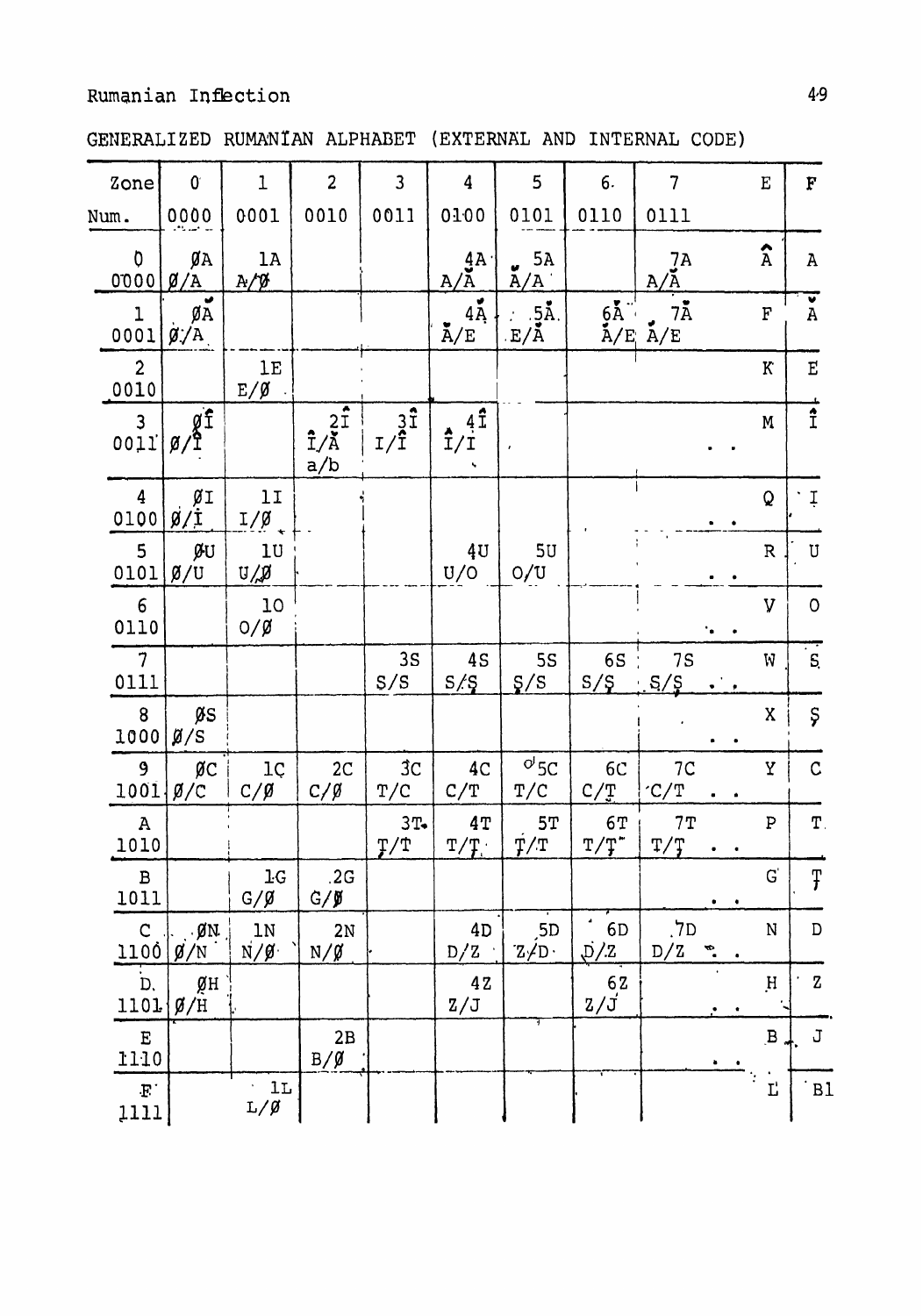GENERALIZED RUMANIAN ALPHABET (EXTERNAL AND INTERNAL CODE)

| Zone                            | $\boldsymbol{8}$                      | $\mathbf{9}$                               | $\mathbf A$                                                           | $\, {\bf B}$ | $\mathbf C$ | D     | $\bf E$                   | $\mathbf F$        |
|---------------------------------|---------------------------------------|--------------------------------------------|-----------------------------------------------------------------------|--------------|-------------|-------|---------------------------|--------------------|
| Num.                            | 1000                                  | 1001                                       | 1010                                                                  | <b>I011</b>  | 1100        | 1101. | 1110                      | 1111               |
| $\mathbf 0$ .<br>0000           | 8A<br>$A/\cancel{0}$<br>ad/bc         | <b>9A</b><br>$A/\dot{B}$<br><u>ae/bcd</u>  | 1.0A<br>$\rm \AA/E/A$<br>a/bd/c                                       |              |             |       | $\hat{A}$                 | ${\bf A}$          |
| $\mathbf{1}$<br>0001            | 8G<br>$G/P/\emptyset$<br>a/b/cd       | 9Å-<br>$A/\overset{\bullet}{A}$<br>abe/cdf | 11A<br>E/A<br>ac/bd                                                   |              |             |       | $\mathbf F$               | $\mathbf{A}$       |
| $\overline{2}$<br>$0010$  E/I   | <b>8E</b><br>a/bc                     | <b>9E</b><br>$E/\AA/A$<br>$a\phi/bd/e$     | 12A<br>$A/E/\emptyset$<br>a/b/cd                                      |              |             |       | $\bf K$                   | ${\bf E}$          |
| $\overline{\mathbf{3}}$<br>0011 | 80<br>O/U<br>abc/d                    | 9 <sub>D</sub><br>D/Z<br>abe/cd            | 13A<br>$\hat{I}/A/\beta$<br>$\mathbf{1}$ .<br>a/b/cd                  |              |             |       | ${\bf M}$                 | $\hat{\mathbf{I}}$ |
| $\boldsymbol{4}$<br>0100 U/O    | 8 <sub>U</sub><br>a/bcd               | 9Z<br>D/Z/G<br>ab/c/de                     | 14A<br>E/A<br>ab/cd                                                   |              |             |       | Q                         | $\mathbf I$        |
| 5.<br>0101                      | <b>8S</b><br>S/S<br>$abc/d$ .         | 9J<br>$D/Z/\beta$<br>ac/bf/de              | 15A<br>$\hat{I}/\hat{A}/A$<br>ab/c/d                                  |              |             |       | $\ensuremath{\mathsf{R}}$ | U                  |
| 6.7<br>0110                     | 8T<br>T/T<br>abd/c                    | <b>9T</b><br>$T/T/\beta$<br>a/b/cd         | $16\text{\AA}$<br>A/A<br>ad/bc                                        |              |             |       | $\cdot$ V                 | $\Omega$           |
| $\overline{7}$                  | 8D<br>0111 D/Z/G<br>a/b/cd            | 9Z<br>$T/T/\cancel{g}$<br>ab/c/de          | 17A<br>$\stackrel{\bullet}{\rm A}/\stackrel{\bullet}{\rm A}$<br>ab/cd |              |             |       | W                         | S                  |
| 8<br>1000                       | <b>81</b><br>$L/\mathcal{G}$<br>ac/bd | 9S<br>$s/\xi$<br>abd/c                     | 18A<br>ØA<br>àbd/c                                                    |              |             |       | $\mathbf x$               | $\mathbb S$        |
| 9<br>1001                       | 8C<br>C/P<br>ab/cd                    | 9G<br>$G/\cancel{g}$ .<br>ac/bd            | 19A<br>$\beta/A$<br>abc/d                                             |              |             |       | Y                         | $\mathbf C$        |
| ${\bf A}$<br>1010               |                                       |                                            |                                                                       |              |             |       | ${\bf P}$                 | $\mathbf T$        |
| $\, {\bf B}$<br>1011            |                                       |                                            |                                                                       |              |             |       | G                         | Ţ                  |
| $\mathbf C$<br>1100             |                                       |                                            |                                                                       |              |             |       | $\mathbf N$               | $D$ -              |
| $\mathbf{D}$<br>1101            |                                       |                                            |                                                                       |              |             |       | H                         | $\mathbf z$        |
| $\mathbf E$<br>1110             |                                       |                                            |                                                                       |              |             |       | $\, {\bf B}$              | J                  |
| $\mathbf{F}% _{0}$<br>1111      |                                       |                                            |                                                                       |              |             |       | $L_{\Gamma}$              | B1                 |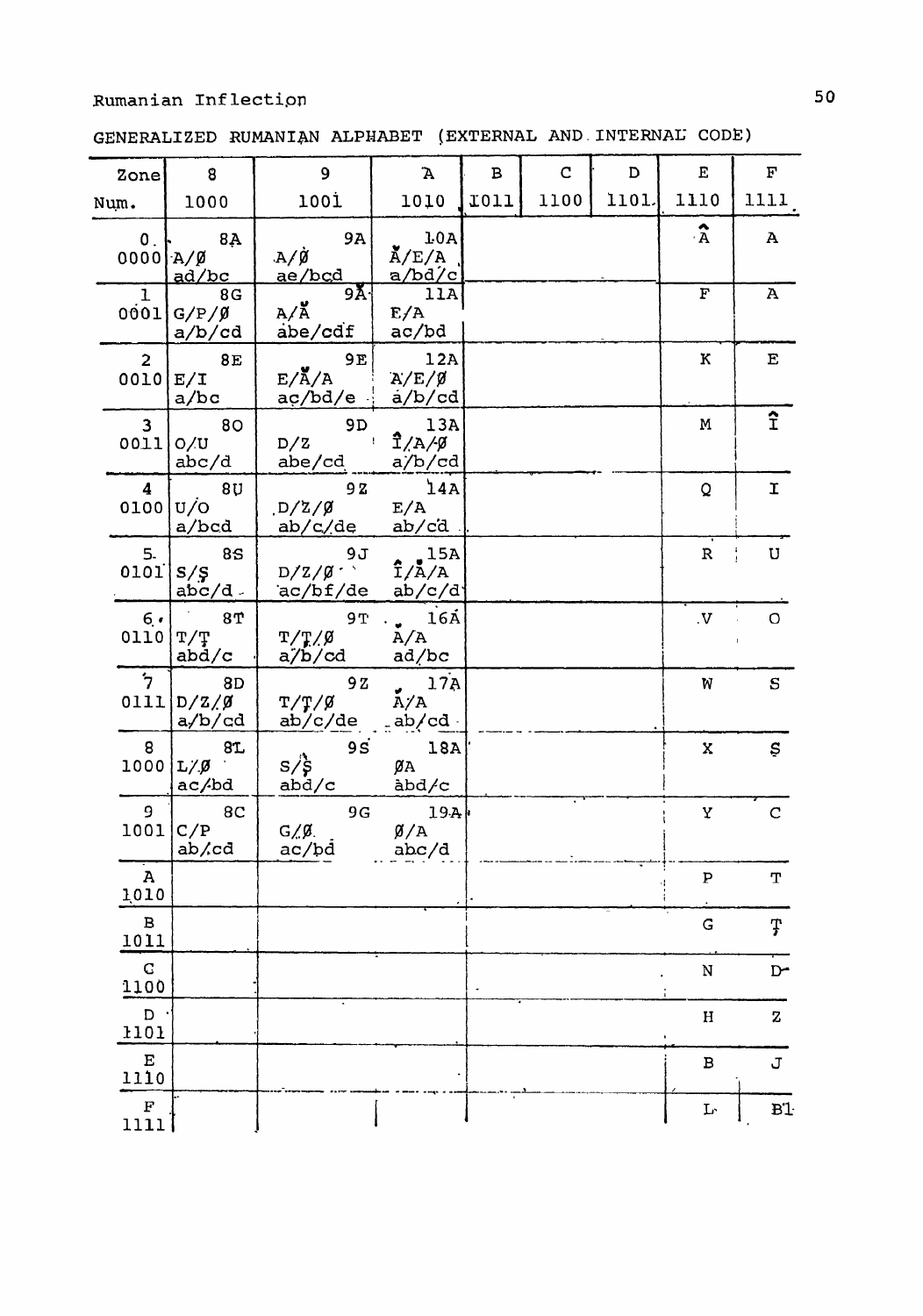#### REFERENCES

- 1. Augerot, James E. A study of Rumanian morphophonology. **Dissertation, university** of **Washington, 1968.**
- **2.** Bocsa, Minerva. Coda.ge **de** 1 ' alphabet **g&n6ralis&** du **Roumain**  pour **l'ordinateur** IRIS 50 **(FELIX C-256)** . *Cahiers* lde linguistigue *the/orique* et *appliquge,* **NO. 10, Fasc, 2,** 1973.
- 3. Boc~a, Minerva. Alqoritm pentru generarea cuvintelor **limbii romane** in **ASSIRIS. Revista de** *analiza'* **numerics si** *teoria*  approximafiei, vol. **3,** fasc. **1,** Cluj, **1974.**
- 4. Bocqa, Minerva. *Dictionar morfol* ogic *automast* **a1 limbii**  *romane pentru* prdinatorul *IRIS* 50 (FELIX C-256). Dissertation, Universitatea din Timisoara, 1974.
- 5. Diaconescu, Paula. Contribuții la definirea și clasificarea verbeior **regulate** in limba r@^ana'. *Studii* **si** *~ercet%ri ling*vistice, no. 2, an XI, București, 1960.
- **6.** Diaconescu, Paula. structura\* *~i* evolutie **?n** *morfologia* **s&**  stanti **vului rom8nesq. Kditura Academiei** ~e'publicii Socialiste Romania, București, 1970.
- 7. Felix, Jiri. Asupra alternantelor fonologice din flexiunea verbala romaneasca. Studii și cercetări lingvistice, no. 6, *an* **XVI.** Bucureqti, **'1965.**
- 8. **Graur,** Alexandru. **Incescare** asupra *fondul* ui **principal** *de*  cuvinte. Bucure;ti, 1954.
- 9. Gutu Romalo, Valeria. Morfologie structurală a limbii roma^ne. **Editura Academiei ~epublicii** Socialiste **~omznia,**  Bucuregti, 1968.
- 10. Juilland, Alphonse, and P. M. H. Edwards.. The Rumanian verb system. Mouton, The Hague, 1971.
- **11.** Lombard, **Alf. fe verbe roumain.** Lund, 1954.
- 12. Marcus, Solomon. Lingvistica matematica. Editura didactica **\$i pedagogic!\$,** Bacuresti , 1966.